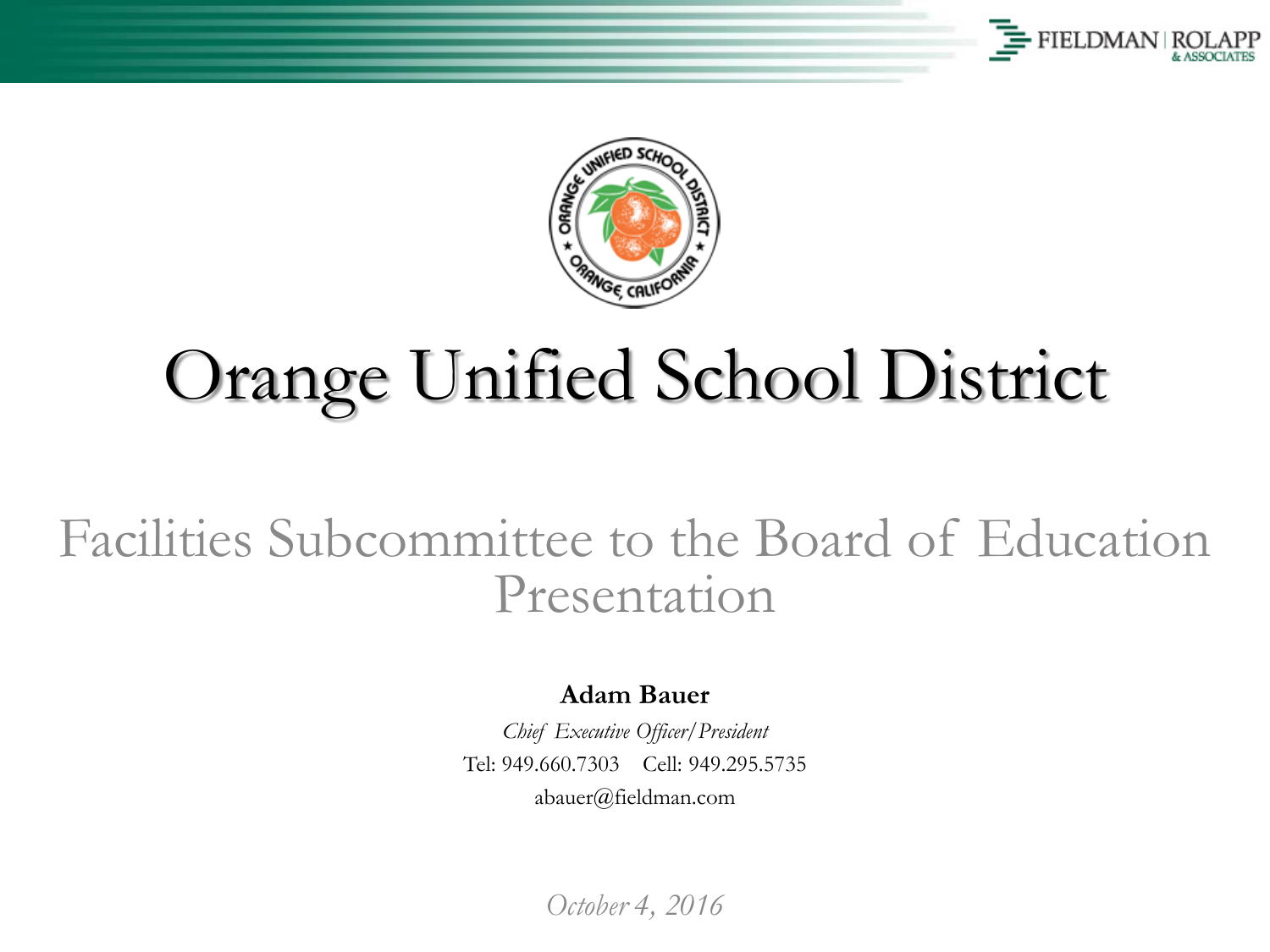## Historical Assessed Valuation

<u>Thin I</u>

| <b>FY Ending</b> | Assessed<br>Valuation | % Change  |  |  |  |  |
|------------------|-----------------------|-----------|--|--|--|--|
| 1999             | \$14,152,629,727      |           |  |  |  |  |
| 2000             | 15,409,525,117        | $8.88\%$  |  |  |  |  |
| 2001             | 16,597,662,928        | $7.71\%$  |  |  |  |  |
| 2002             | 17,723,489,960        | $6.78\%$  |  |  |  |  |
| 2003             | 18,793,818,430        | $6.04\%$  |  |  |  |  |
| 2004             | 19,985,449,794        | $6.34\%$  |  |  |  |  |
| 2005             | 21,420,374,760        | 7.18%     |  |  |  |  |
| 2006             | 23,308,734,152        | 8.82%     |  |  |  |  |
| 2007             | 25,378,248,083        | 8.88%     |  |  |  |  |
| 2008             | 27,309,125,732        | 7.61%     |  |  |  |  |
| 2009             | 28,536,462,843        | $4.49\%$  |  |  |  |  |
| 2010             | 28,023,466,959        | $-1.80\%$ |  |  |  |  |
| 2011             | 27,636,013,478        | $-1.38\%$ |  |  |  |  |
| 2012             | 27,923,280,855        | $1.04\%$  |  |  |  |  |
| 2013             | 27,975,902,675        | 0.19%     |  |  |  |  |
| 2014             | 28,886,875,779        | $3.26\%$  |  |  |  |  |
| 2015             | 30,369,591,805        | $5.13\%$  |  |  |  |  |
| 2016             | 31,897,492,312        | $5.03\%$  |  |  |  |  |
| 2017             | 32,888,003,819        | $3.11\%$  |  |  |  |  |
|                  | 15-year average       | $4.26\%$  |  |  |  |  |
|                  | 18-year average       | $4.85\%$  |  |  |  |  |



| <b>Fiscal Year</b> | <b>Assessed Value</b> |          | <b>Statutory Bonding</b><br>Capacity | <b>Outstanding Principal</b><br>as of $9/19/16$ | <b>Net Statutory</b><br><b>Bonding Capacity</b> |  |
|--------------------|-----------------------|----------|--------------------------------------|-------------------------------------------------|-------------------------------------------------|--|
| 2016-17            | \$32,888,003,819      | $2.50\%$ | \$822,200,095                        | <b>100</b>                                      | \$822,200,095                                   |  |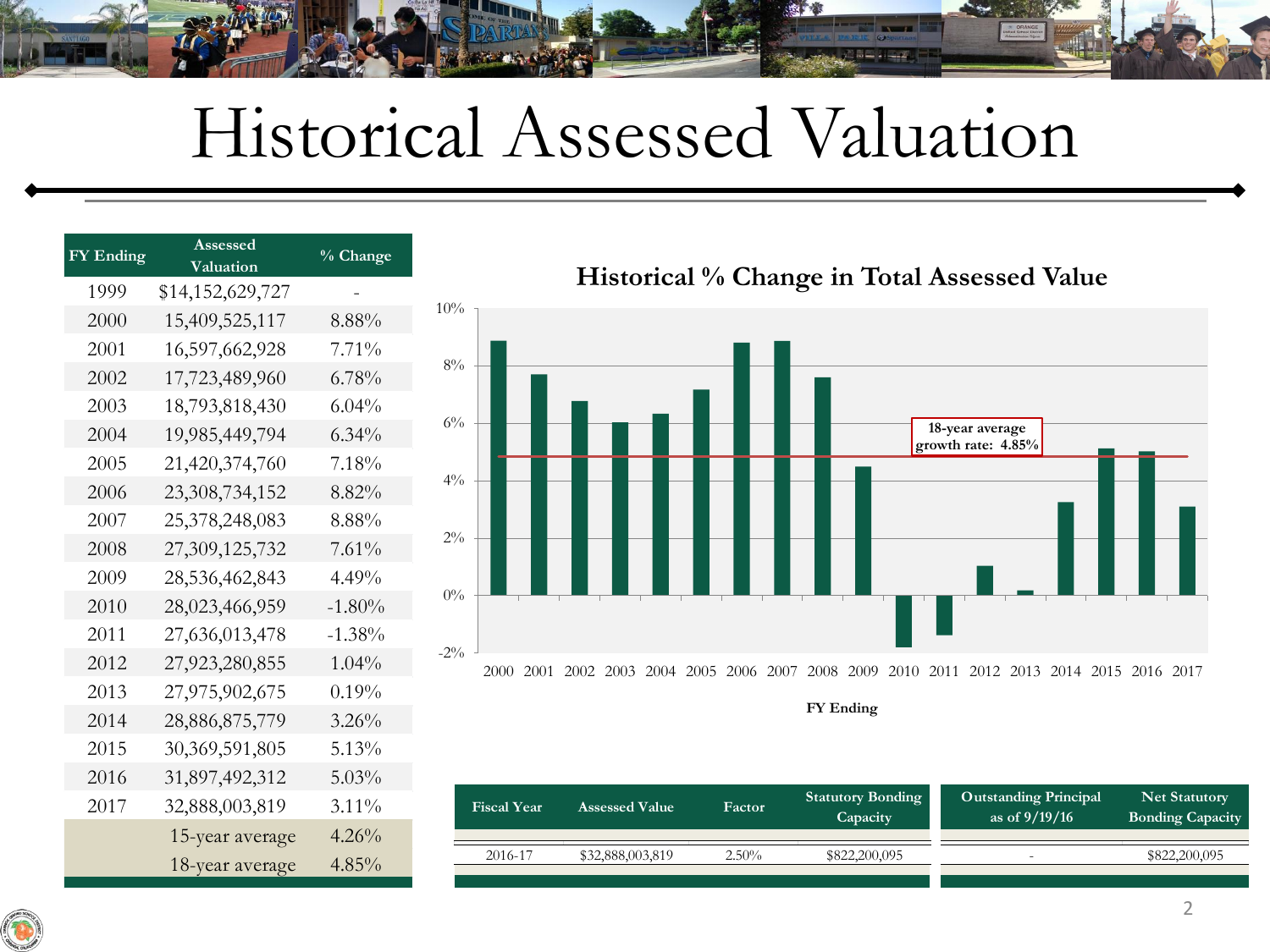

### Historical Interest Rates



 $\Box$  Tax-exempt rates have gradually declined to historic lows again after the rapid spike towards the end of 2013

Tax-exempt rates have been higher 95% of the time along the entire yield curve <sup>3</sup>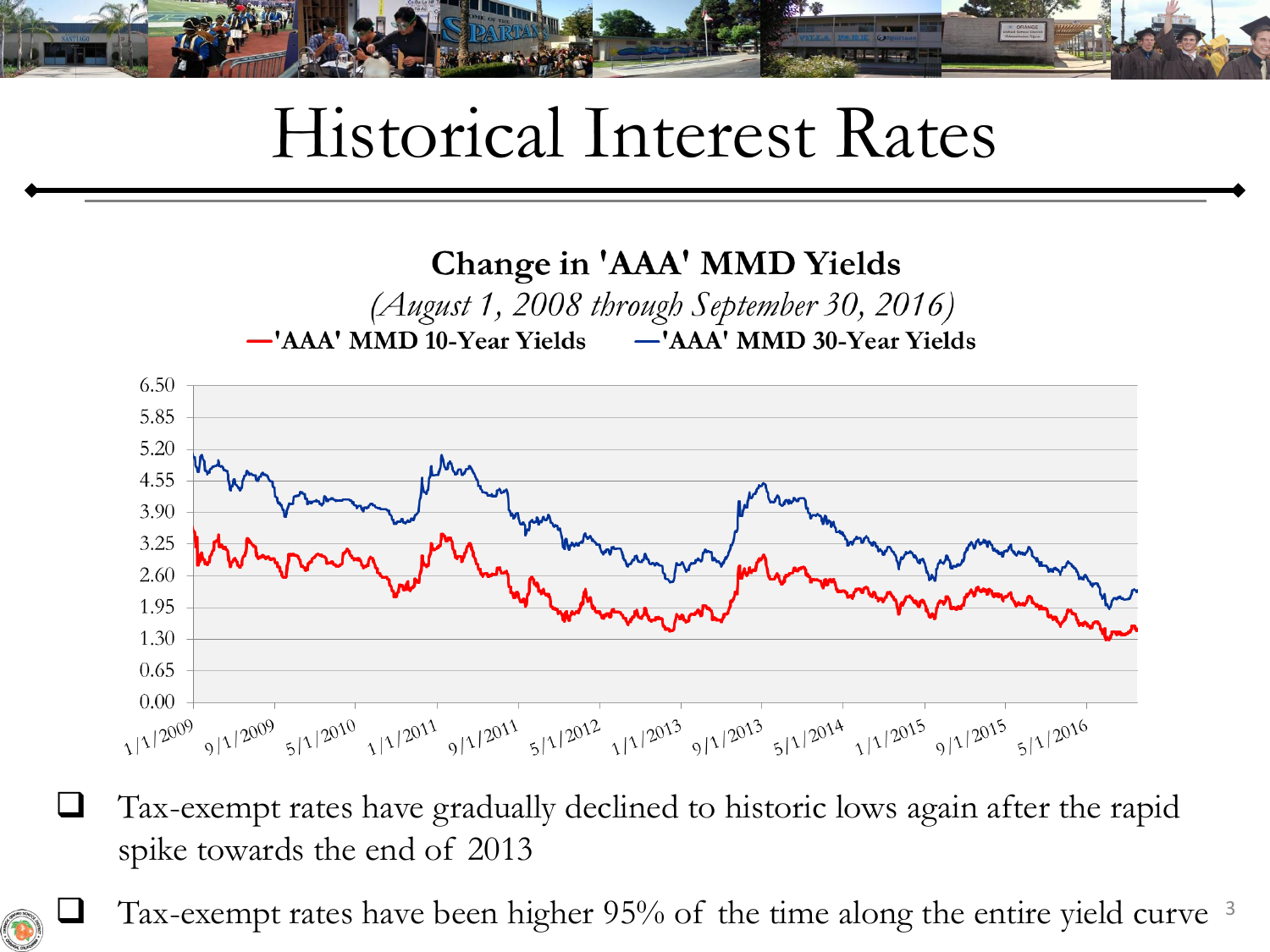

#### District-Wide Assessed Value \$29

 A successful General Obligation bond election held in November 2016 would allow the School District to fund \$288 million in new money by 2021 assuming a \$29 tax rate



| 2017 | 2019 | 2021                                                                                                        | 2023 | 2025                            | 2027        | 2029                   | 2031 | 2033        | 2035                    | 2037 | 2039          | 2041                                    |  |  |
|------|------|-------------------------------------------------------------------------------------------------------------|------|---------------------------------|-------------|------------------------|------|-------------|-------------------------|------|---------------|-----------------------------------------|--|--|
|      |      |                                                                                                             |      | <b>Fiscal Year</b>              |             |                        |      |             |                         |      |               |                                         |  |  |
|      |      |                                                                                                             |      |                                 | Series 2017 |                        |      | Series 2021 |                         |      | Total         |                                         |  |  |
|      |      | Issue Date<br>Project Amount<br>Final Maturity Date<br>Percentage of CIBs<br>Debt Service (incl. Principal) |      |                                 |             | 2/1/2017<br>79,000,000 |      |             | 8/1/2021<br>209,000,000 |      |               | $\overline{\phantom{a}}$<br>288,000,000 |  |  |
|      |      |                                                                                                             |      |                                 |             |                        |      |             |                         |      |               |                                         |  |  |
|      |      |                                                                                                             |      |                                 |             | 8/1/2046               |      |             | 8/1/2046                |      | 8/1/2046      |                                         |  |  |
|      |      |                                                                                                             |      |                                 |             | $100\%$                |      |             | $100\%$                 |      |               | $100\%$                                 |  |  |
|      |      |                                                                                                             |      |                                 |             | 122,719,231            |      |             | 397,862,509             |      | 520, 581, 740 |                                         |  |  |
|      |      | Repayment Ratio                                                                                             |      |                                 |             | 1.55                   |      |             | 1.90                    |      | 1.81          |                                         |  |  |
|      |      |                                                                                                             |      | Maximum Repayment Ratio Allowed |             | 4.00                   |      |             | 4.00                    |      |               | 4.00                                    |  |  |

 $(1)$ Assumes 4.00% growth for FY 17-18 and 4.00% every year thereafter.

(2)Yields based on MMD 'AA' 10 year average scale per maturity plus 15 bps.

(3) Principal and interest are paid semiannually and fully repaid by 2046.